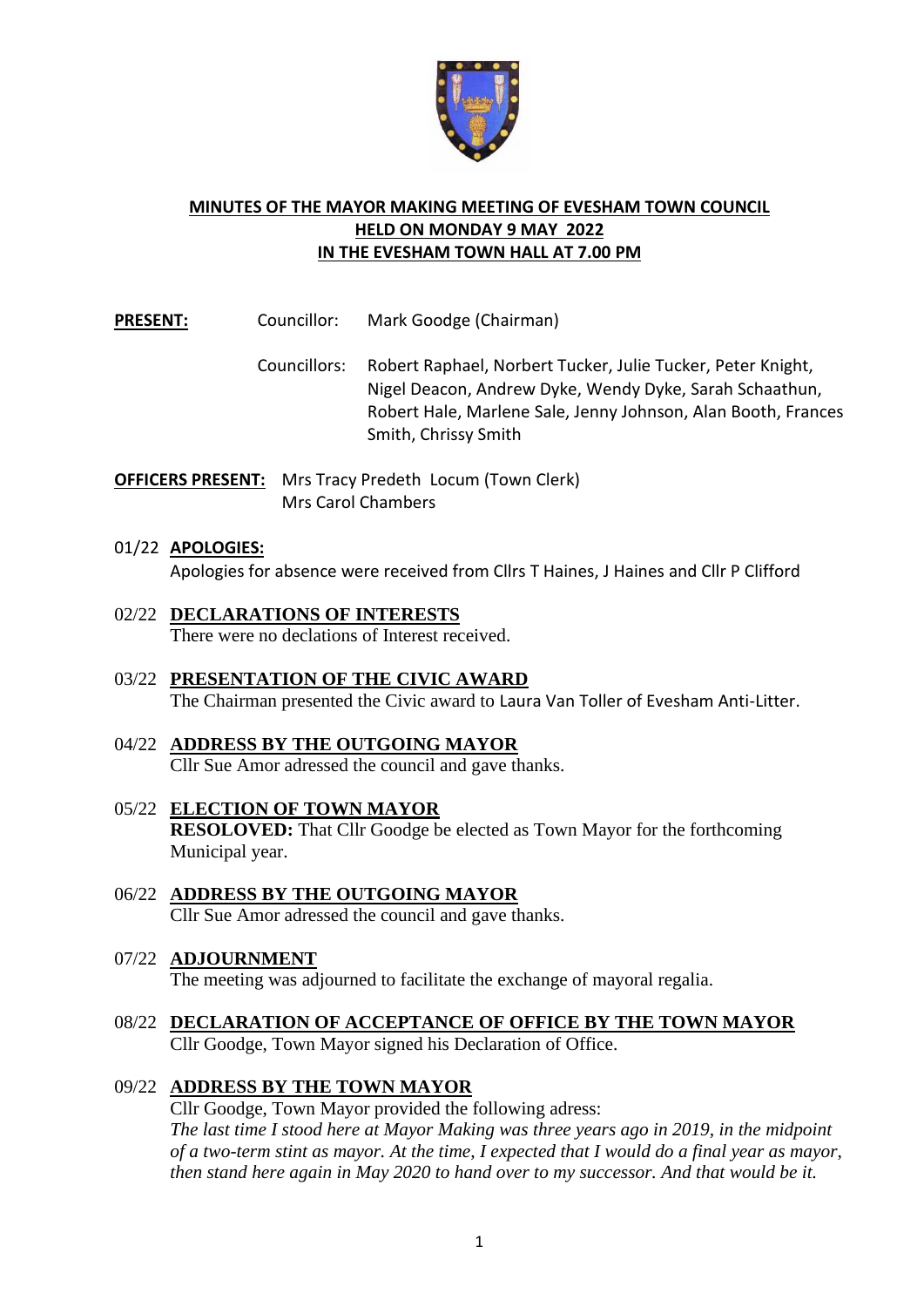*That, as we all know, didn't exactly happen as planned. The 2020 Mayor Making ceremony was first postponed, and then held by video conference featuring pre-recorded speeches by me and my successor. And then in 2021 it was held on video again. And this year, I'm back here again. Which wasn't expected either. But circumstances change, and sometimes we have to change with them.* 

*It's good to be back here in the town hall and do this in person again. But we can't ignore all the reasons why we've had that gap. There are people who would have been here today, but are not, because they are among the victims of the past two years.* 

*Before I talk about the future, which is what the Mayor's speech is supposed to be about, I'd ask you, if you are able to stand, to please stand with me as we observe a minute's silence to pay our respects to the members of our community who tragically lost their lives as a result of the Covid pandemic.* 

*Looking forward, it would be lovely to be able to say that things are now back to normal and we can carry on as before. But that's not really true. Yes, we're back here in person again, which is wonderful. But there are huge challenges ahead in post-lockdown normality.*

*The economic consequences of lockdown, and more recently the war in Ukraine, are already being keenly felt. And things are likely to get worse before they get better. Those challenges aren't unique to Evesham, of course. Across the country at this time of year, there will be councils looking to the new civic year with a degree of trepidation. What we do have, though, are people who are used to dealing with challenges. There are people in this room who remember the devastating floods of 2007, and how the town recovered from that. As you arrived here this evening, you walked through a Market Square that's surrounded by flourishing cafes, bars and restaurants. The first time I came to a Mayor Making here, the retail units around the square were more than half empty. Recovery is what we do here.*

*This town has what, in football parlance, is called bouncebackability. We get knocked down, but we get up again. I'm not going to go all Chumbawumba on you, but you ain't never gonna keep us down.*

*And that's not because we have such wonderful local government. As a local politician, I'd love to be able to claim that it is. But it isn't. We do our best. At least, I hope we do our best. But we're not the thing that really makes the difference.*

*What does make the difference is the people who live and work here.* 

*The people who run our businesses, our events, our voluntary groups, our clubs, our churches, our schools.* 

*The people whose time and effort is spent on working for a better future.*

*I'm not going to promise you that the town council will solve all the town's problems. But what I will promise is that we will always support those who are doing their best to solve them.*

*If that's you – and I hope it's you – then I hope you'll be willing to see the town council as a partner in what you're doing.*

*My role as Mayor is to support the work of the local community. This year is going to be different to the last time I stood here to say that. We've all got to find our way back to the new normal.*

*But I trust the people of this town to do that. I wouldn't be standing here now if I didn't. I'm looking forward to working with you all as we face up to the challenges ahead of us. And this time next year, I know I'm going to come back here and thank all of you for what you've achieved.* 

*Moving on to the section of the agenda titled "Appointments", I'm happy to announce that my Mayoress will again be my wife, Emma, who successfully managed to avoid rolling her eyes too much when I told her I'd been asked to do another year.*

*The Mayor's Chaplain this year will be the Right Reverend Robert Paterson. Robert can't be here this evening as he has a prior commitment but he will be ready to take up his duties at our regular council meeting next month.*